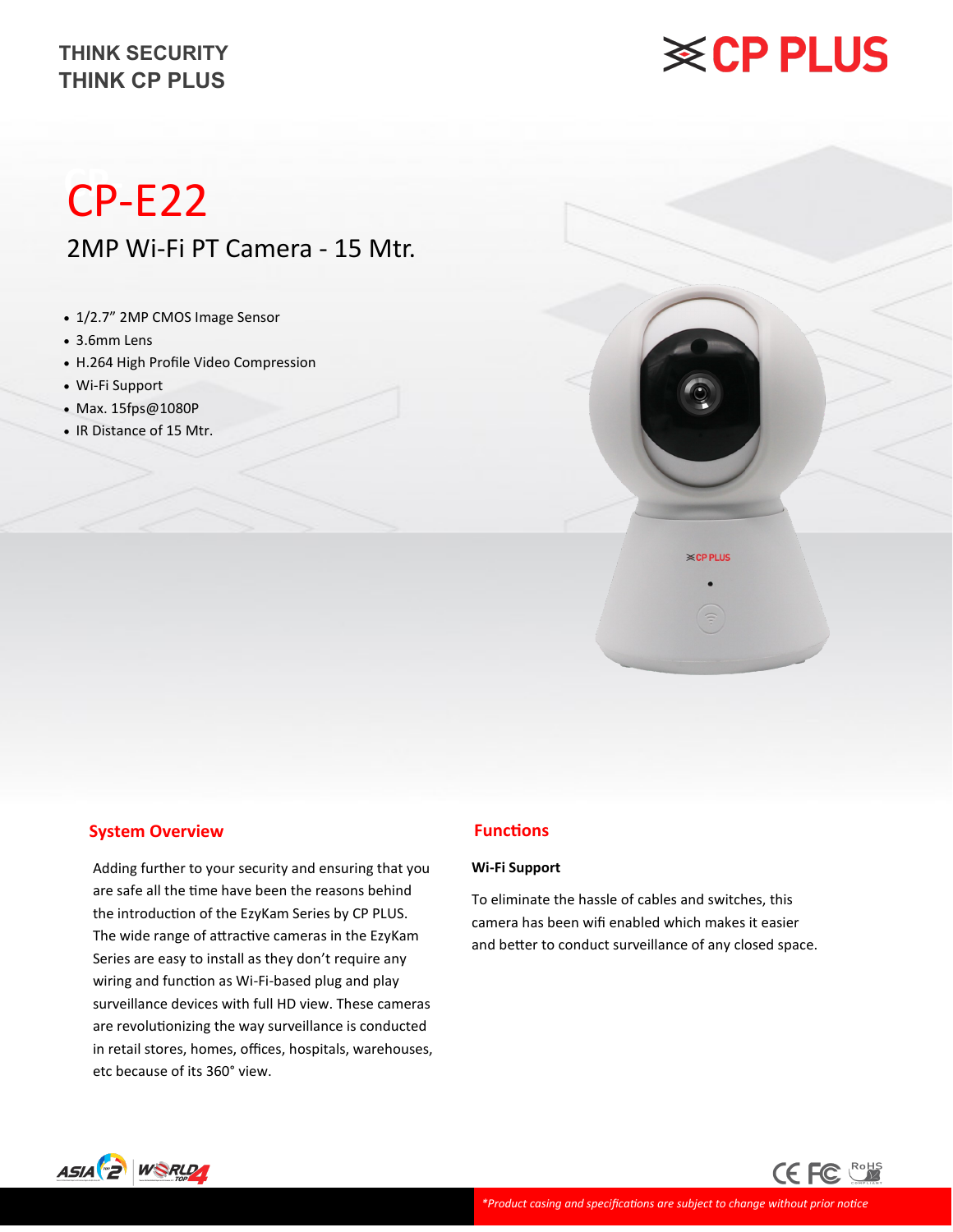# **※CP PLUS**



## CP-E22 2MP Wi-Fi PT Camera - 15 Mtr.

#### **Functions**

#### **Nothing will be missed**

This camera has been designed to catch everything in a room as it can be revolved completely to 360°, making it easier to just turn it or place it in any direction that requires more attention.

#### **View and Talk**

The most advanced feature of this surveillance device is that it can also be used as a gadget to interact with people when you are not in the same place without even having to place a call.

#### **Motion Alert**

Motion Alert technology allows you to get immediate alerts as soon a single motion is detected in the scene. This feature has reduced the effort put in surveillance by copious amounts and has eased the life of millions.

#### **About CP PLUS**

The brand that is on its way to lead the world when it comes to the security and surveillance industry, CP PLUS, keeps bombarding the market with the most reliable range of products that have been designed carefully and methodically to automate the whole surveillance and security process, no matter how big your premises are.

It was the initiative to help the public in the area where they are the most vulnerable and to empower the sense of safety in our hearts that had conceptualized CP PLUS. And embarking on its mission to make the world a safer and more secure place has taken the brand's journey to unprecedented levels even when compared to international competitors.



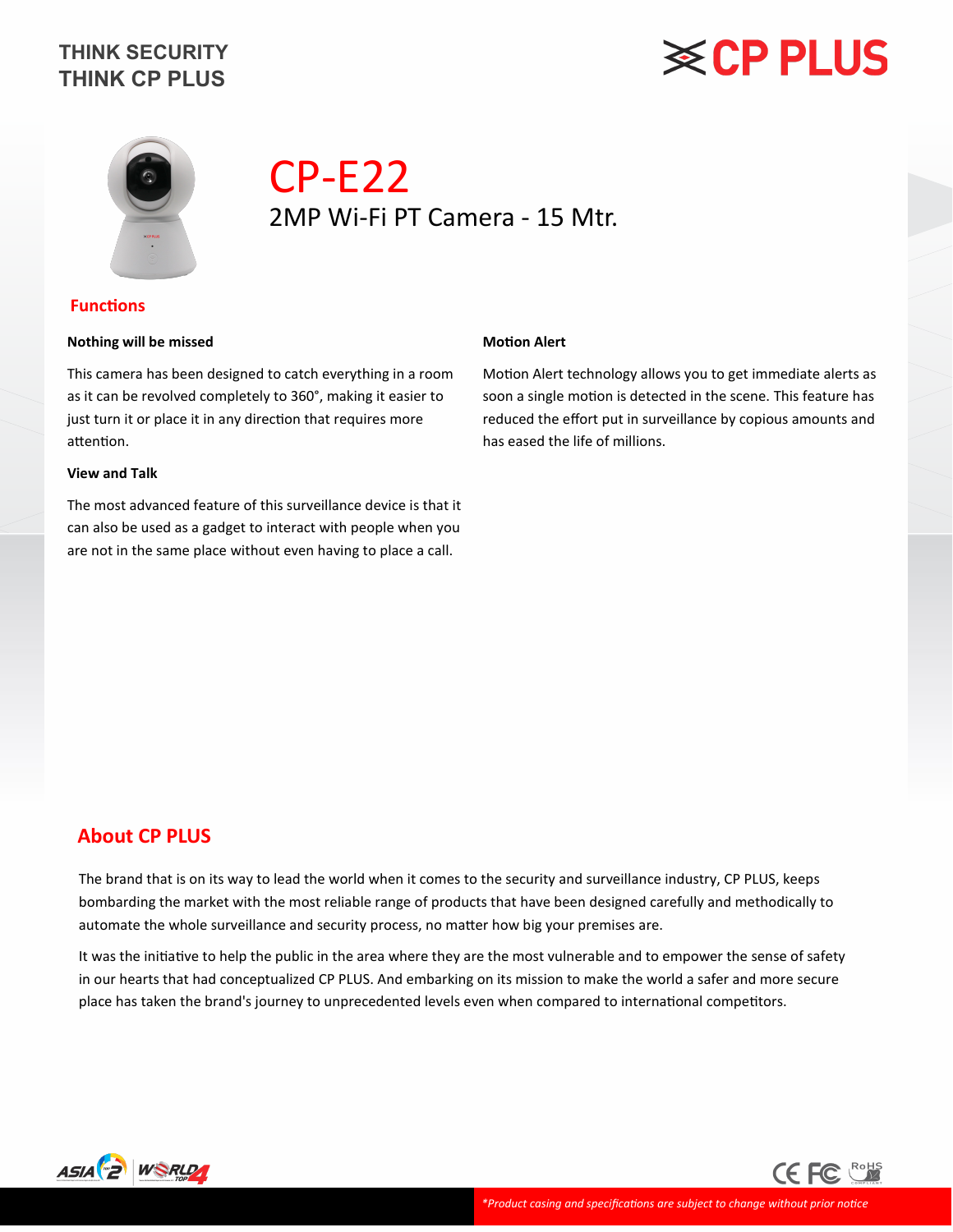# **※CP PLUS**



CP-E22 2MP Wi-Fi PT Camera - 15 Mtr.

| Feature                    | Specification                                                     |
|----------------------------|-------------------------------------------------------------------|
| Compression                | H.264 High profile                                                |
| Image Sensor               | 1/2.7" CMOS sensor                                                |
| Minimum Illumination       | 0.01 Lux                                                          |
| Resolution                 | 1920 x 1080 (2MP)                                                 |
| Flip Mirror                | Support                                                           |
| IR cut filter              | IR cut filter with auto switch                                    |
| View mode                  | HD & SD                                                           |
| Lens                       | 3.6mm lens                                                        |
| View Angle                 | $80^\circ$                                                        |
| Stream                     | Dual Stream                                                       |
| <b>Audio Communication</b> | Two Way Audio                                                     |
| Audio Input                | <b>Built-in Mic</b>                                               |
| Audio Output               | Speaker                                                           |
| Wireless                   | IEEE 802.11n: 150Mbps, IEEE 802.11g: 54Mbps, IEEE 802.11b: 11Mbps |
| Frequency                  | 2.4GHz                                                            |
| <b>Wireless Security</b>   | WEP & WPA, WPA2                                                   |
| Wi-Fi Range                | 30m (Open Area)                                                   |
| Antennas                   | One, Omnidirectional                                              |
| Antenna gain               | 3dBi                                                              |
| Pan/Tilt Angle             | Horizontal: 355° & Vertical: 85°                                  |
| IR distance                | IR LEDs up to 15 meters                                           |
| IR LED                     | 6                                                                 |
| <b>Frame Rate</b>          | 15fps                                                             |
| <b>Smart Phone</b>         | IOS & Android                                                     |